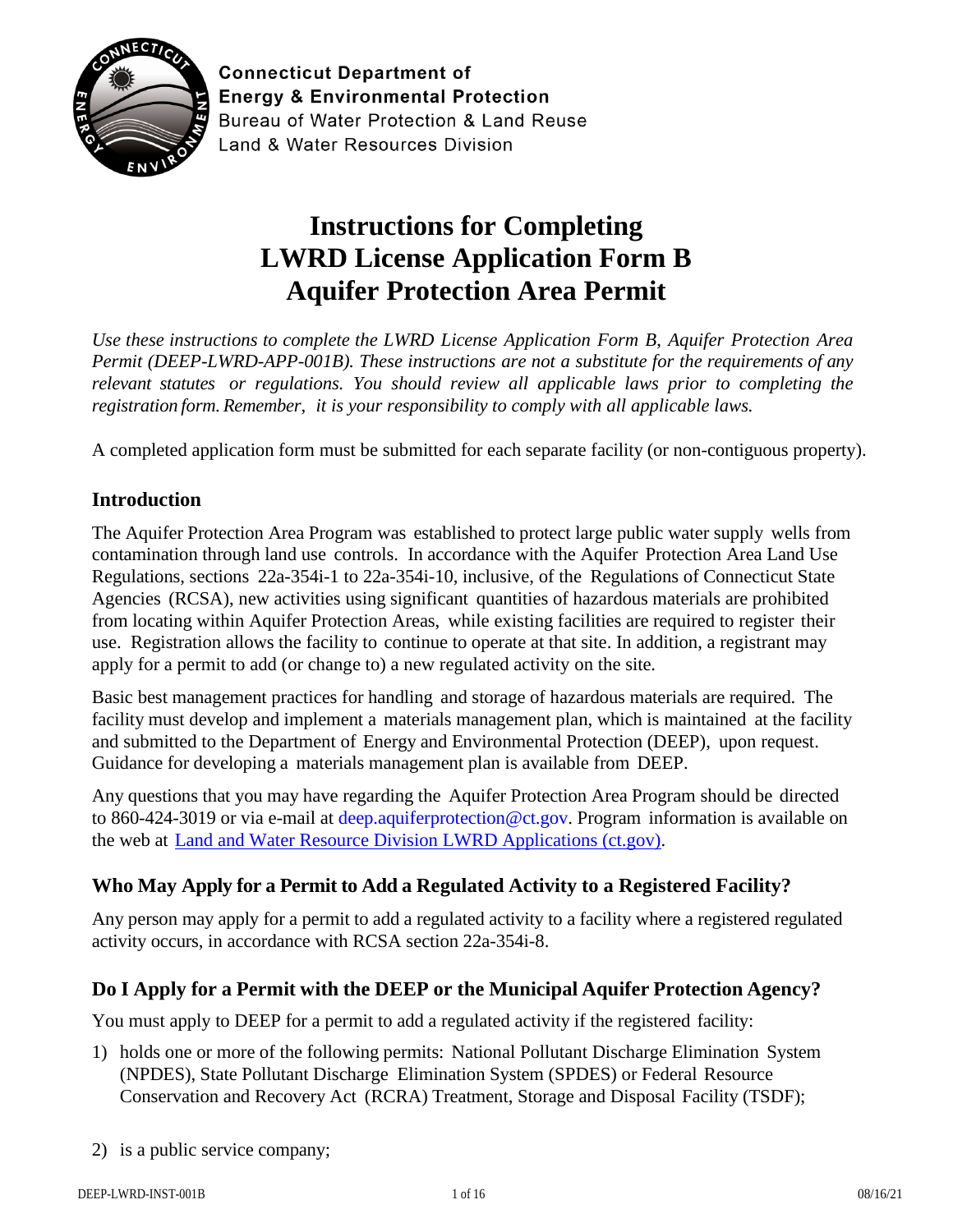- 3) is a large-quantity hazardous waste generator; or
- 4) is a state agency,

as specified in section  $22a-354p(g)$  of the Connecticut General Statutes (CGS).

To obtain a permit from DEEP for *LWRD License Application Form B, Aquifer Protection Area Permit* (DEEP-LWRD-APP-001B), see "How to Apply" in the paragraph below.

All other regulated activities must apply for a permit to add a regulated activity with the municipal aquifer protection agency in the town in which the facility is located on forms obtained from the municipal aquifer protection agency. If a facility is located in more than one municipality, the facility must register with each municipality.

## **Time Frame for Permits**

A permit to add a regulated activity to a registered facility must be obtained prior to commencement of the new regulated activity. To allow sufficient time for processing, such permit application should be submitted to DEEP at least 180 days prior to the anticipated commencement date of such regulated activity.

A permit will expire ten (10) years from the date of issuance of the permit.

Any person proposing to continue a previously permitted regulated activity must apply for renewal of the existing permit by submitting a sufficient application at least one hundred eighty (180) days prior to the expiration date of the existing permit. Please note that if a renewal, the entire application must be completed and submitted.

If your application is or may be untimely, (i.e., submitted less than 120 days before the expiration date), please refer to section 22a-6j of the Connecticut General Statutes (CGS). If a renewal application is not submitted prior to the expiration date of the existing permit, then the existing permit is deemed to have expired.

If you are applying for a *modification* of an active, valid permit, you may be required to submit certain parts of, or an entire, application. For further information concerning modifications, please contact the Aquifer Protection Area Program at 860-424-3019.

If there are any changes or corrections to your company/facility or individual mailing or billing address or contact information, please complete and submit the *[Request to Change](https://portal.ct.gov/-/media/DEEP/permits_and_licenses/common_forms/infochangeCPPUdoc.doc)  [Company/Individual Name Form](https://portal.ct.gov/-/media/DEEP/permits_and_licenses/common_forms/infochangeCPPUdoc.doc)* to the address indicated on the form. If there is a change in name of the entity holding a DEEP license or a change in ownership, contact the Office of Planning and Program Development (OPPD) at [DEEP.OPPD@ct.gov](mailto:DEEP.OPPD@ct.gov). For any other changes you must contact the specific program from which you hold a current DEEP license.

Any person proposing to transfer a DEEP permit must submit a completed *License [Transfer Form](https://portal.ct.gov/-/media/DEEP/Permits_and_Licenses/Common_Forms/transferappdoc.doc)*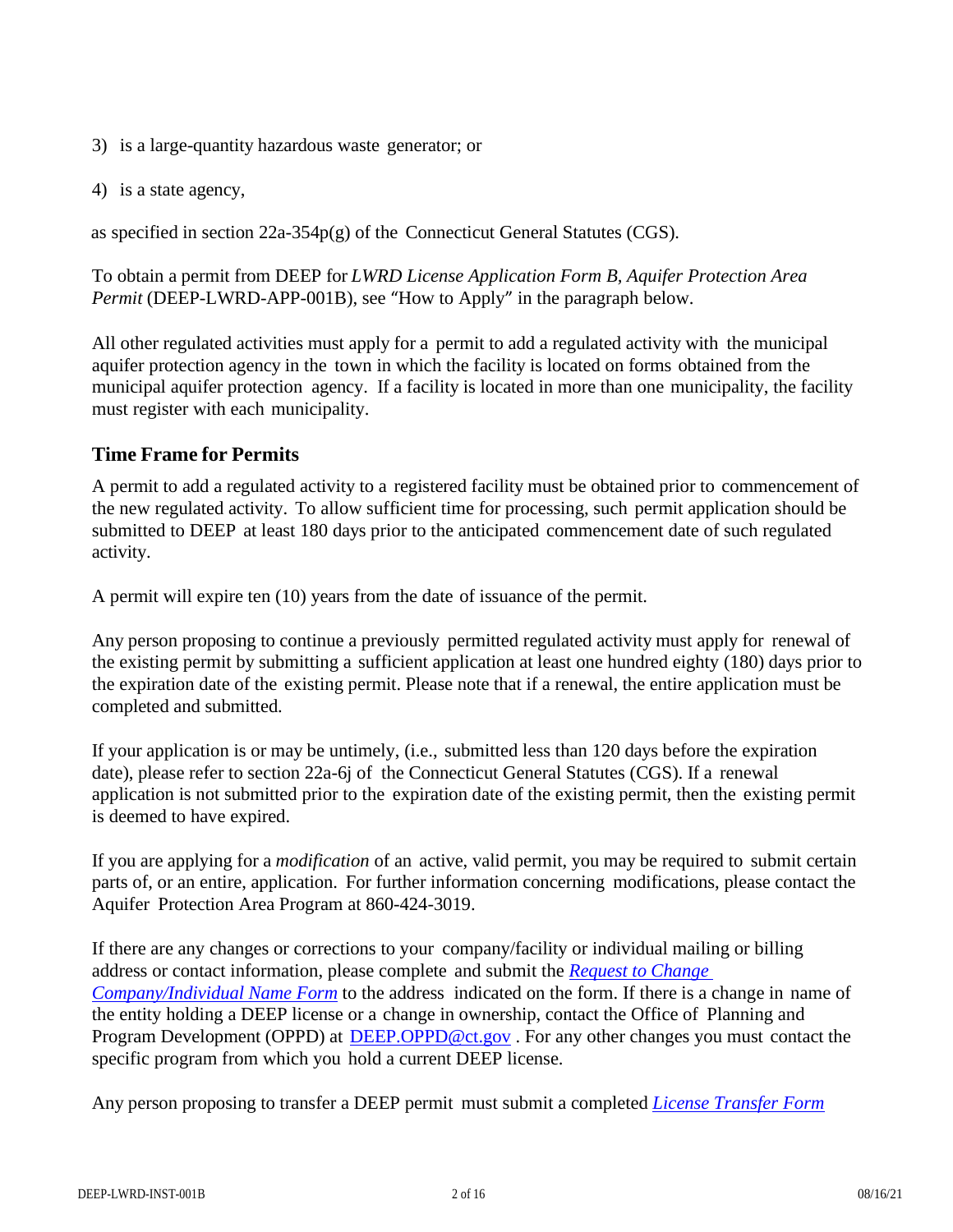(DEEP-APP-006) [and transfer fee] to DEEP. The *License Transfer Form* may be used for changes in owners and operators of the licensed activity; if other changes are proposed to the facility, the site, and/or to facility operations, the proposed transferee must also request a permit modification. For further information concerning license transfers, please contact OPPD at [DEEP.OPPD@ct.gov.](mailto:DEEP.OPPD@ct.gov)

## **Fee Information**

A fee of \$1250.00 must be submitted for each permit you are seeking. Each separate facility (or noncontiguous property) requires a separate application and fee. The application will not be processed without the fee. The payment should be in the form of a check or money order made payable to "Department of Energy and Environmental Protection". The fee for municipalities is \$625.00. There is no fee for modifications.

State Agencies should submit the Aquifer Protection Area Permit Application without the application fee and check the box "State Transfer Invoice" to indicate the fee will be paid by Inter-Agency Transfer of Funds.

DEEP will not process an application and will deem such application to be insufficient unless the required initial fees have been paid.

## **How to Apply**

Instructions for submitting an application to DEEP LWRD:

1. Mail a copy of the completed *[LWRD Transmittal Form](https://portal.ct.gov/-/media/DEEP/Permits_and_Licenses/Land_Use_Permits/LWRD/transmittalappdoc.doc)* and fee payment, to:

CENTRAL PERMIT PROCESSING UNIT CONNECTICUT DEPARTMENT OF ENERGY & ENVIRONMENTAL PROTECTION 79 ELM STREET HARTFORD, CT 06106-5127

- 2. Upon receipt of the *LWRD Transmittal Form* and fee, the Central Permit Processing Unit (CPPU) will e-mail a confirmation receipt letter to you containing the DEEP assigned application number.
- 3. Upon receipt of the email from CPPU, electronically submit the full application package with the remaining required sections:
	- a. Send an empty/blank email to [DEEP.LWRDRegulatorySubmittals@ct.gov.](mailto:DEEP.LWRDRegulatorySubmittals@ct.gov)
	- b. An automated email response will contain instructions for uploading this *[LWRD Transmittal](https://portal.ct.gov/-/media/DEEP/Permits_and_Licenses/Land_Use_Permits/LWRD/transmittalappdoc.doc)  [Form](https://portal.ct.gov/-/media/DEEP/Permits_and_Licenses/Land_Use_Permits/LWRD/transmittalappdoc.doc)* and applicable Program Forms, management plans, or Appendices of your application to the LWRD File Transfer Protocol (FTP) website.
	- c. Follow directions contained in the email for uploading the application sections.

If you are not capable of submitting the application electronically or if you have other questions or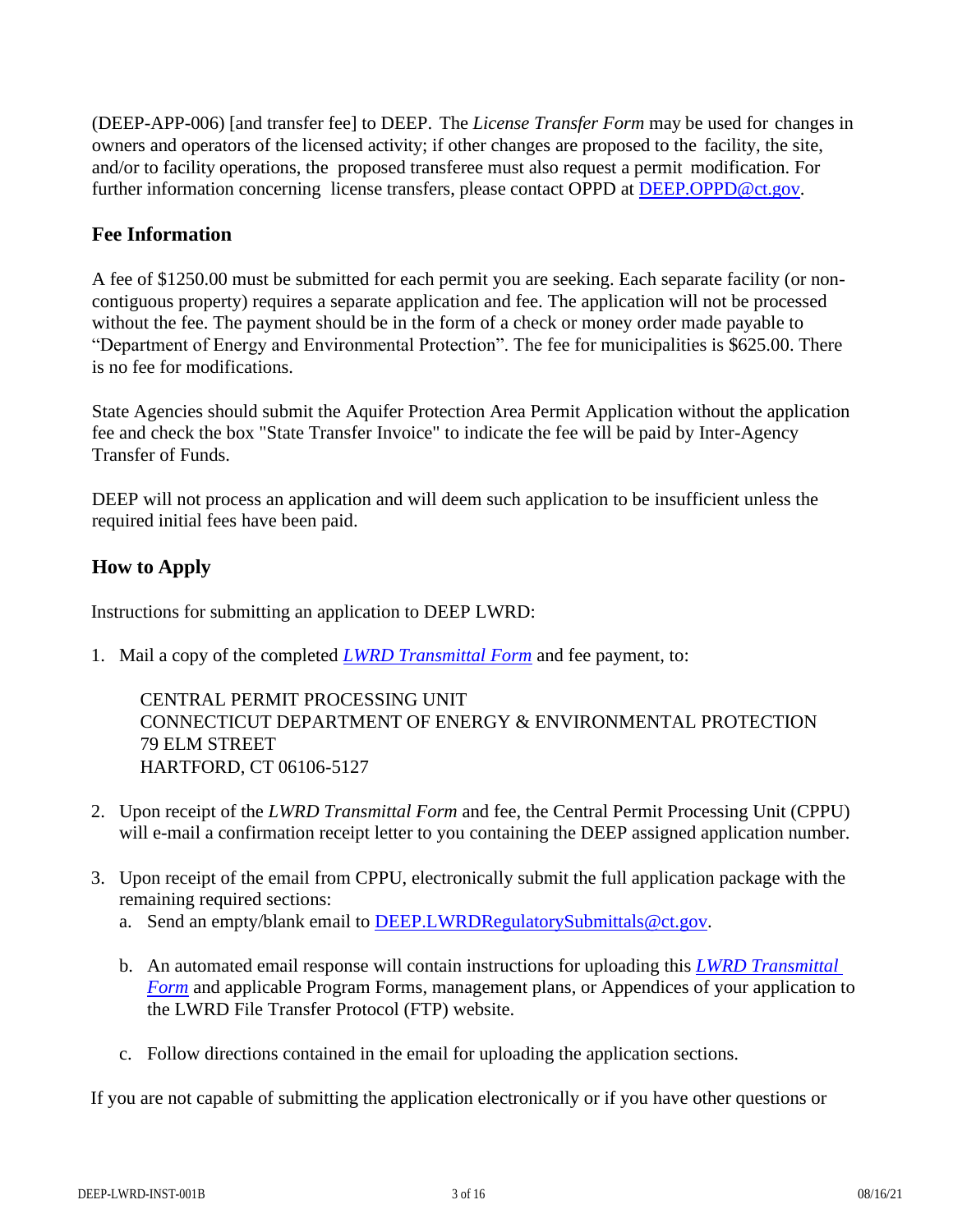concerns regarding application submittals, please contact LWRD staff at 860-424-3019.

When submitting your application, label your supporting documents as directed on your application form and always include, on each document, the applicant's name as indicated on the application form. When additional space is necessary to answer a question stated in the application, please insert additional sheets by the appropriate question. Label each sheet with the applicant's name as indicated on the application form, along with the corresponding part number and question number indicated on the application form. You should retain a copy of all documents for your files.

# **Part I: Notifications**

The applicant shall simultaneously file a copy of this *LWRD License Application Form B, Aquifer Protection Area Permit* (DEEP-LWRD-APP-001B), along with the *LWRD Transmittal Form* to *all three* of the following, the municipal aquifer protection agency, the Commissioner of Public Health and the affected water company, in accordance with the Regulations of Connecticut State Agencies (RCSA) Section 22a-354i-7(b)(1).

Send a copy of the completed registration form to the following:

- a. Municipal Aquifer Protection Agency in the town in which the facility is located. (For contacts and mailing addresses refer to the [Connecticut Aquifer Protection Agency](https://portal.ct.gov/-/media/DEEP/aquifer_protection/apagencydirectorypdf.pdf?la=en)  [Directory.](https://portal.ct.gov/-/media/DEEP/aquifer_protection/apagencydirectorypdf.pdf?la=en))
- b. Commissioner of Public Health at [DPH.SourceProtection@ct.gov.](mailto:DPH.SourceProtection@ct.gov)
- c. Affected water company. (For contacts and mailing addresses refer to [Water Company](https://portal.ct.gov/-/media/DEEP/aquifer_protection/wtrcocontactlist2019pdf.pdf?la=en)  [Contact List.](https://portal.ct.gov/-/media/DEEP/aquifer_protection/wtrcocontactlist2019pdf.pdf?la=en))

# **Part II: Site/Facility Information**

#### 1. **The Site Name and Location**

The site/facility name and location should be the name by which the site/facility is commonly known and/or uniquely identified.

The "facility" (as defined in RCSA section 22a-354i-1) means property where a regulated activity is conducted by any person, including without limitation any buildings located on the property that are owned or leased by that person; and includes contiguous land owned, leased, or for which there is an option to purchase by that person.

The information provided as the location address should be the address of the property at which the regulated activity takes place. The location should include the site location identified on the municipal tax assessor's maps, including map name and number, block and lot. Coordinates of the exact site location should be provided and include the Latitude and Longitude in degrees, minutes, seconds format or decimal degrees. If a USGS map was used, provide the USGS quadrangle name.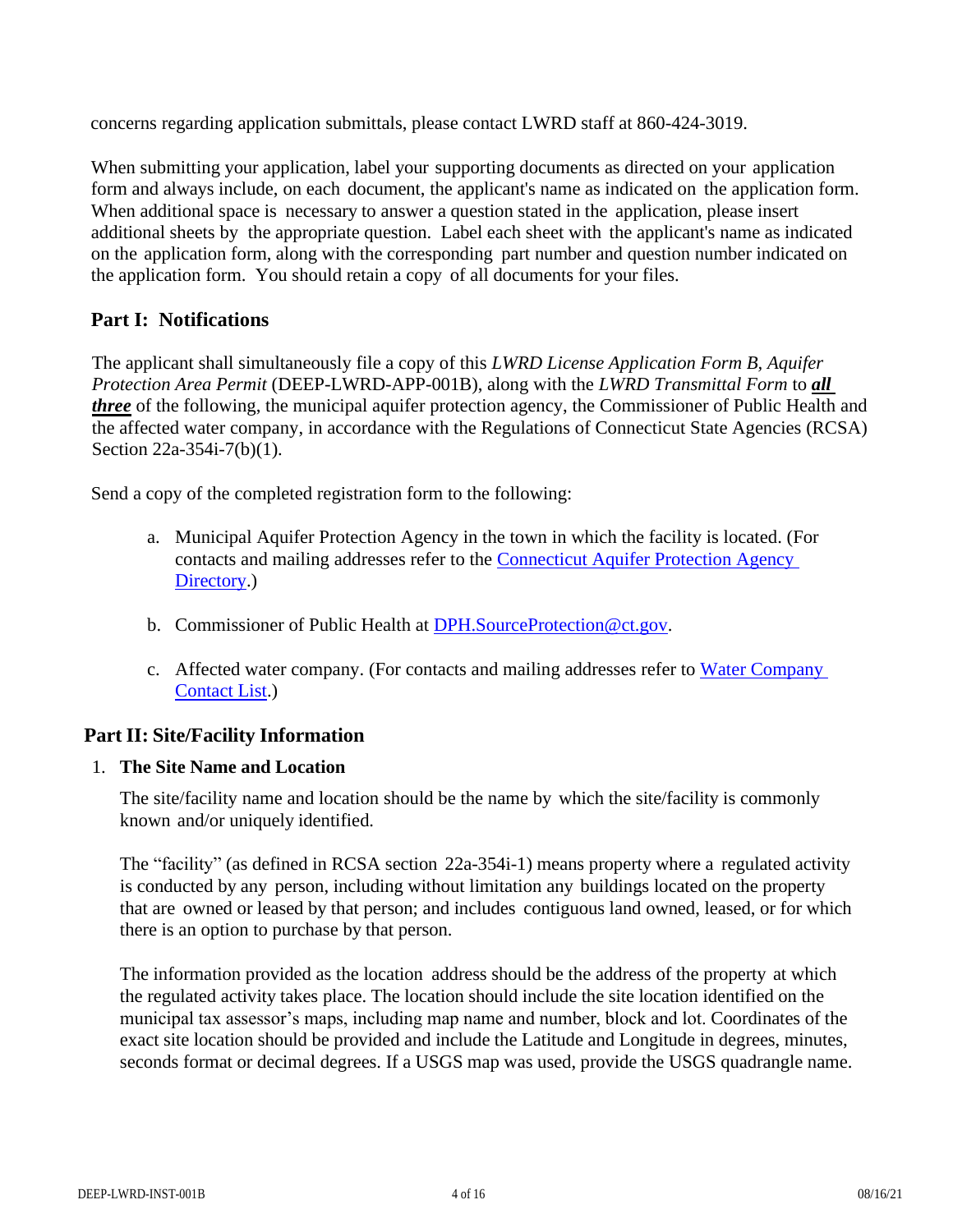#### **2. Name of Aquifer Protection Area**

The name of the aquifer protection area in which the site/facility resides should be identified. The name may be found on the DEEP's web page [Aquifer Protection Program](https://portal.ct.gov/DEEP/Aquifer-Protection-and-Groundwater/Aquifer-Protection/Aquifer-Protection-Program) and use the Aquifer Protection Area Interactive Map.

#### **3. Brief Description of Business Type**

Briefly describe the type of business conducted at the regulated site/facility. For example, a tool and manufacturing facility, or an asphalt plant.

#### **4. License History**

Provide a license history of the site/facility's DEEP licenses. Indicate the number and date of issuance of any previous state permits issued by DEEP and the names to whom they were issued.

#### **5. Coastal Management Act Consistency**

*If the application is for a new permit or a modification of an existing permit where the physical footprint of the subject activity is modified you must further evaluate your activity as detailed below.*

Activities within the state's coastal area must be consistent with the Connecticut Coastal Management Act (CGS sections 22a-90 through 22a-112). You may be required to complete a Coastal Consistency Review Form (DEEP-APP-004) to demonstrate that the activity is consistent with the standards and policies of the Connecticut Coastal Management Act. To determine whether this requirement pertains to you, you must first decide if your activity is, or is proposed to be, located in either the coastal area or the coastal boundary.

The coastal area, as defined in CGS section 22a-94 (a), includes the land and water within the following towns:

| <b>Branford</b>   | Guilford    | Old Saybrook        |
|-------------------|-------------|---------------------|
| <b>Bridgeport</b> | Hamden      | Orange              |
| Chester           | Ledyard     | Preston             |
| Clinton           | Lyme        | Shelton             |
| Darien            | Madison     | Stamford            |
| Deep River        | Milford     | Stonington (Borough |
| East Haven        | Montville   | and Town of)        |
| East Lyme         | New London  | Stratford           |
| <b>Essex</b>      | New Haven   | Waterford           |
| Fairfield         | North Haven | West Haven          |
| Greenwich         | Norwalk     | Westbrook           |
| Groton (City and  | Norwich     | Westport            |
| Town of)          | Old Lyme    |                     |

The *coastal boundary*, as defined in CGS section 22a-94(b), is a designated region within the coastal area. It is delineated on DEEP-approved coastal boundary maps which are available for review at the DEEP Land and Water Resources Division (LWRD), the DEEP File Room, and municipal offices of towns located in the coastal area. Copies of these maps may also be purchased from the [DEEP Store.](https://portal.ct.gov/DEEP/About/DEEP-Bookstore/The-DEEP-Store) The map can also be viewed at: [www.cteco.uconn.edu/map\\_catalog.asp](http://www.cteco.uconn.edu/map_catalog.asp)

(Select the town and then select coastal boundary. If the town is not within the coastal boundary you will not be able to select the coastal boundary map.)

## *Activities within the coastal boundary:*

If your activity is, or is proposed to be, located in the coastal boundary, and you are applying for a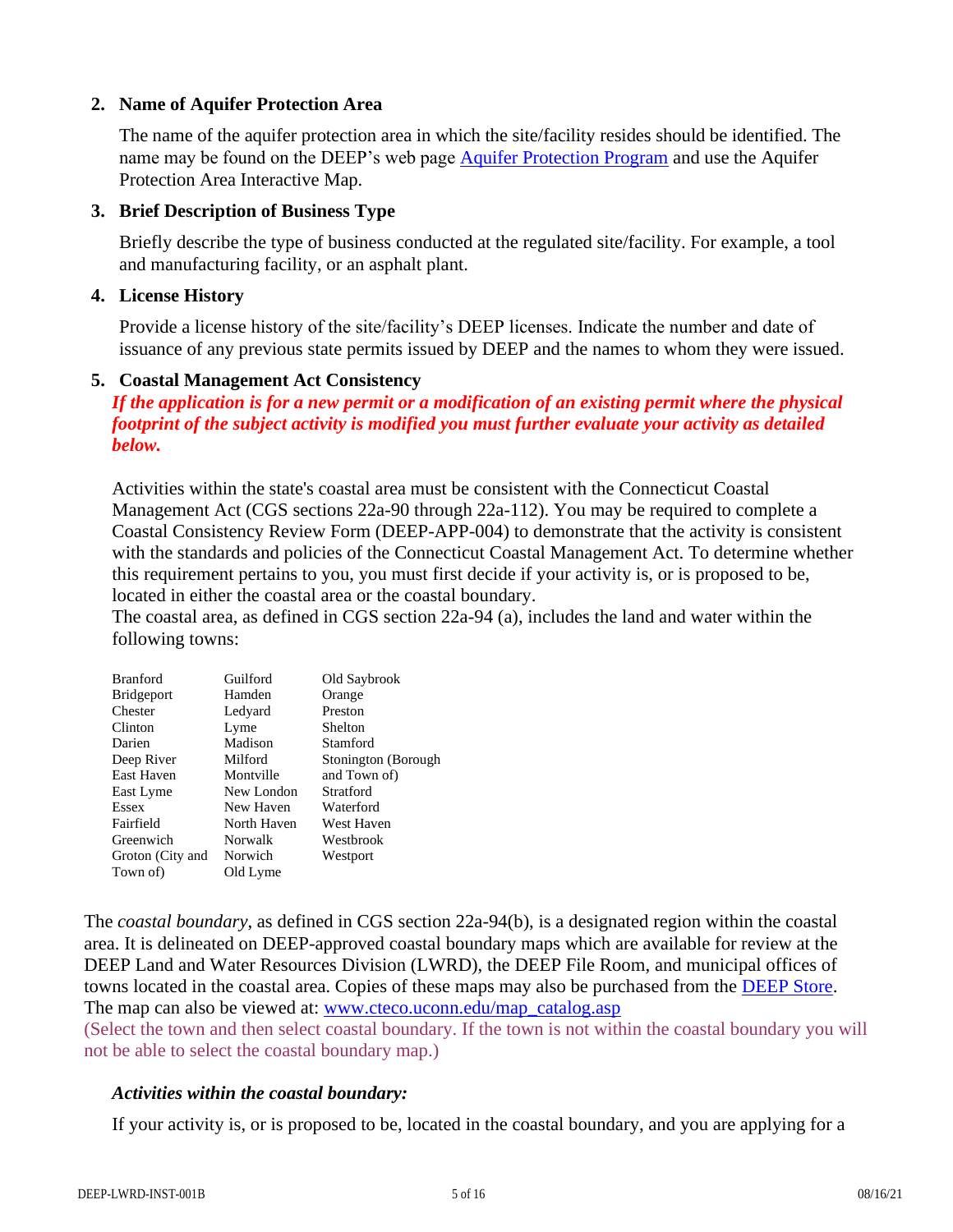new permit or a modification of an existing permit where the physical footprint of the subject activity changes, you must complete a *[Coastal Consistency Review Form](https://portal.ct.gov/DEEP/Permits-and-Licenses/Common-Forms#CoastalConsistency)* (DEEP-APP-004) and submit it with your application as Attachment 44.

For renewals or other modifications of existing permits for activities located within the coastal boundary, you are not required to submit a Coastal Consistency Review Form with your initial application materials. However, DEEP may notify you that submission of this form is required to process your application depending upon the specific activities to be conducted and their potential impact on coastal resources.

#### *Activities outside the coastal boundary but within the coastal area:*

For permit applications (new permits, modifications, or renewals) for activities located outside of the coastal boundary, but within a town in the coastal area, you are not required to submit a Coastal Consistency Review Form with your initial application materials. However, DEEP may notify you that submission of this form is required to process your application depending upon the specific activities to be conducted and their potential impact on coastal resources.

For assistance in completing the form, or if you have questions on this process, call LWRD at 860- 424-3034.

## **6. Natural Diversity Data Base (NDDB) – Endangered, Threatened, and Species of Certain Consultation**

Section 26-310 (a) of the Connecticut General Statutes states that each state agency, in consultation with the DEEP commissioner, shall conserve endangered and threatened species and their essential habitats, and shall ensure that any activity authorized, funded or performed by such agency does not threaten the continued existence of any endangered or threatened species or result in the destruction or adverse modification of habitat designated as essential to such species.

Please refer to "Requests for Natural Diversity Data Base State Listed Species Reviews" located on the DEEP website at: [Endangered Species Review/Data Requests \(ct.gov\)](https://portal.ct.gov/DEEP/Endangered-Species/Endangered-Species-ReviewData-Requests) to determine if your activity, including any areas beyond the immediate footprint of the project and beyond the property line that will be either directly or indirectly affected, is located within an area identified as, or otherwise known to be, a habitat for endangered, threatened or special concern species. Include areas such as equipment and materials staging areas, areas receiving discharge and dredge material disposal areas. If applicable, prior to submitting the subject application, you must submit a Request for NDDB State Listed Species Review" form (DEEP-APP-007) to NDDB. Please note that NDDB review generally takes 4 to 6 weeks and may require the applicant to produce additional documentation, such as ecological surveys, which must be completed prior to submitting the subject permit application. A copy of the NDDB Determination response letter that has not expired *must* be submitted with the completed subject application as Attachment 20. Include a copy of any mitigation measures developed for this activity and approved by NDDB. Do *not* submit any NDDB Preliminary Site Assessments with your application. Be aware that you must renew your NDDB Determination if it expires before project work commences.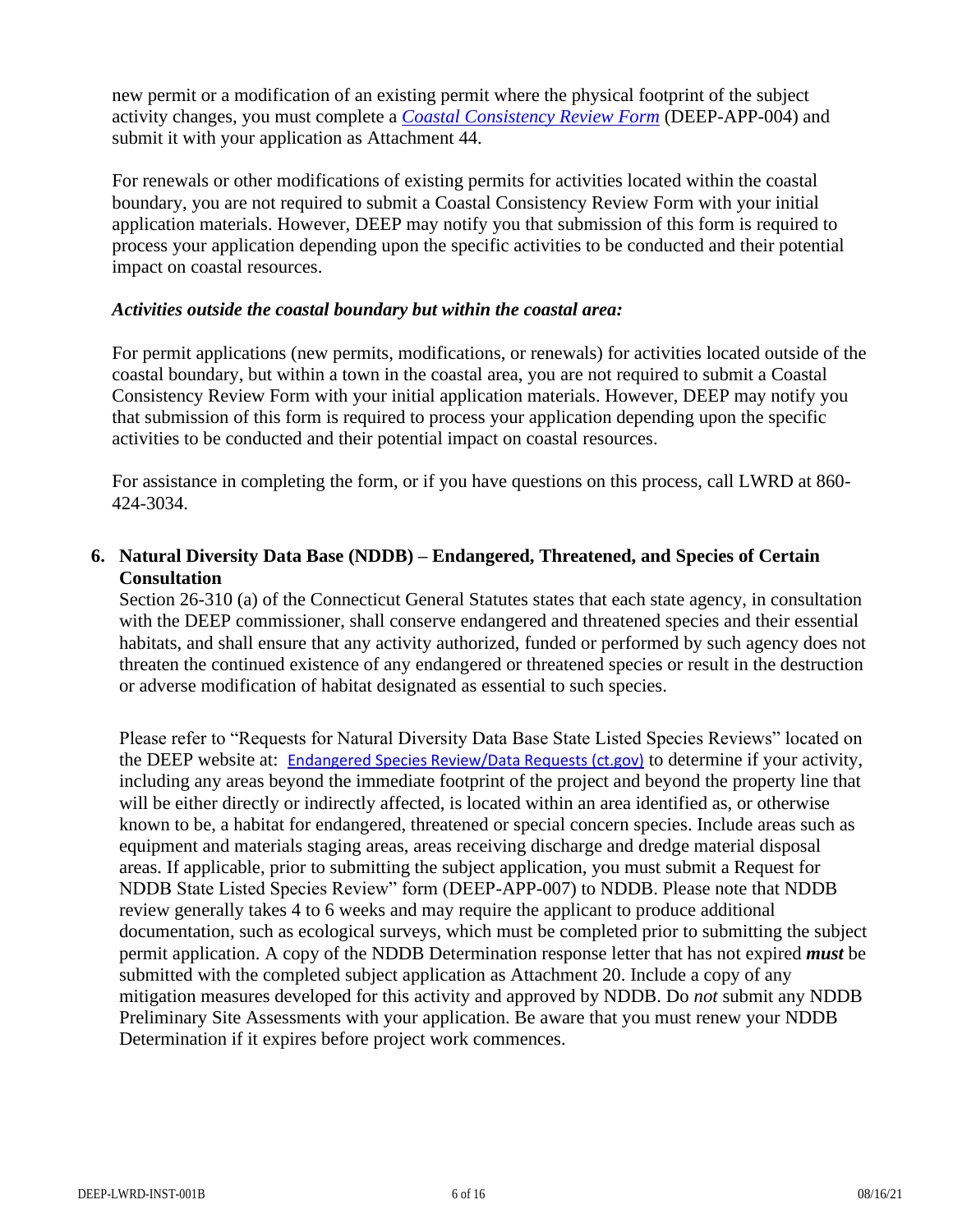## **7. Regulated Activities**

Check off *all* regulated activities conducted at the facility.

Note that only regulated activities conducted at facilities as specified in CGS section  $22a-354p(g)$ need to register with the DEEP.

Note that the descriptions of regulated activities listed in the registration form are simplified. The full descriptions, which include some exceptions, are provided in RCSA section 22a-354i- 1(34), reproduced in this document as Appendix A. These regulated activities are further modified by exceptions listed in RCSA section 22a-354i-5(c), also included in Appendix A of these instructions, which exempts residential activities, volumes of hazardous materials below given thresholds, agricultural activities, as well as several other minor categories.

## **Part III: Best Management Practices**

Applicants must certify that the regulated activities at the facility are in compliance with Best Management Practices (BMPs) specified in RCSA section 22a-354i-9(a) in order to complete the application form. Such BMPs are attached as Appendix B of these instructions. Most facilities will already be in compliance with the very basic BMPs in RCSA section 22a-354i-9(a)(1)-(4). The applicant *and* the operator, if different from the applicant, must sign the certification.

The applicant must check the box by each of the five BMPs as verification that the facility is in compliance with all of the BMPs, even if not applicable to the site. The applicant may indicate on the form that the BMP is not applicable, however, the box must still be checked. For example, a facility does not have any underground storage tanks on site. The box is checked and next to this the registrant writes "N/A" for not applicable.

Note: An application will be considered incomplete unless the required signatures are provided. Note that electronic signatures are acceptable.

## **Part IV: Supporting Documents**

Check the appropriate box by each attachment as verification that all attachments have been submitted.

Label all attachments as referenced in the application form and these instructions and be sure to include the name of the applicant and site address as indicated on the applicant form.

## *The following attachments are required for all applications:*

## **Attachment 2: Certified Mail Receipts**

Submit, as Attachment 2, copies of certified mail receipts or other proof demonstrating that a copy of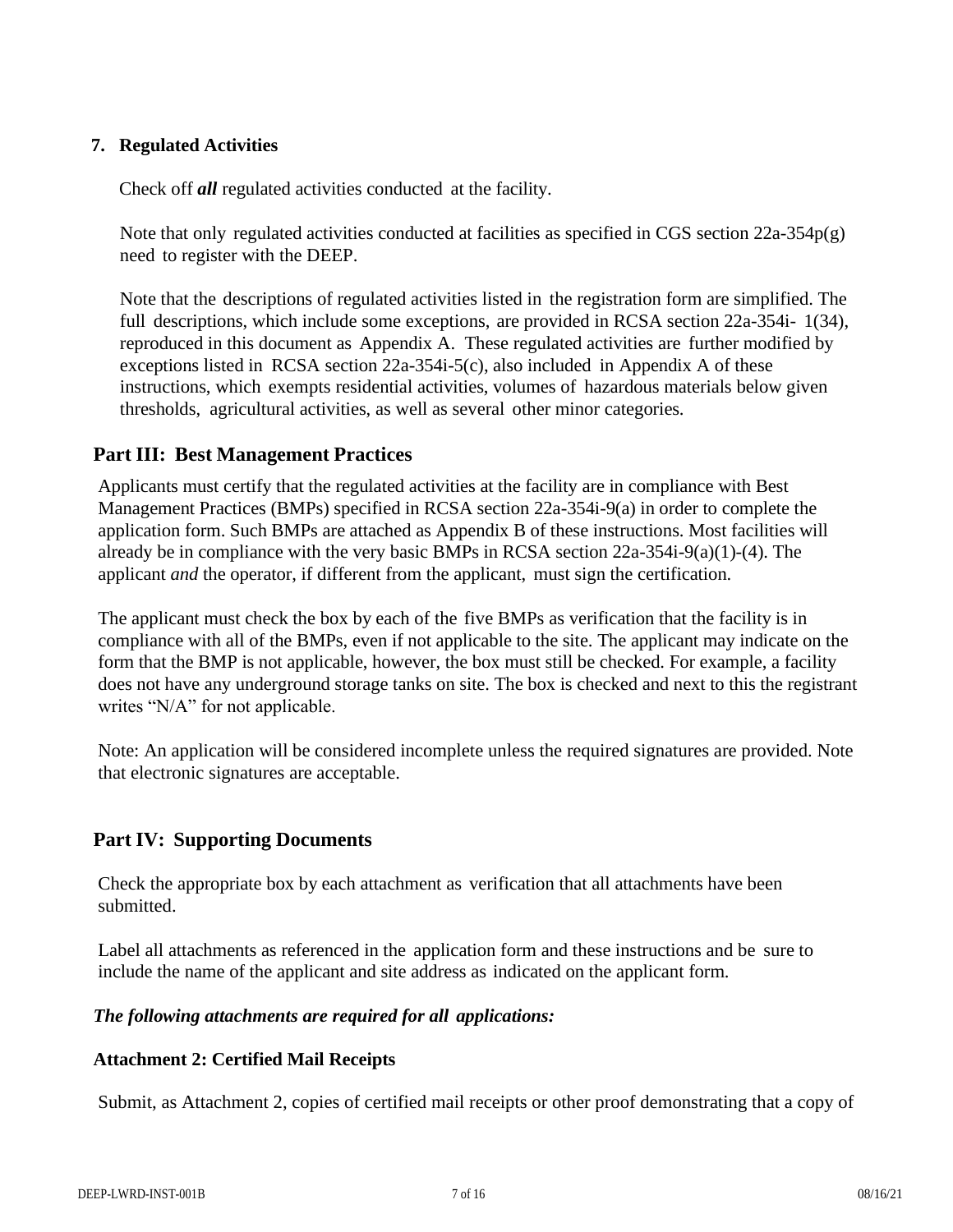the Aquifer Protection Area Registration was sent as required by RCSA Section 22a-354i-7(b)(2) to:

- 1. The Municipal Aquifer Protection Agency;
- 2. Commissioner of Public Health; and
- 3. Affected water company.

#### **Attachment 12: A Facility Boundary Map**

Submit, as Attachment 12, a facility boundary map, indicating the exact location of the facility, using street address or other appropriate method of location, and a map showing the property boundaries of the facility on a 1:24,000 scale United States Geological Survey topographic quadrangle base in accordance with RCSA section 22a-354i-7(c)(2).

See Figure A and Figure B, at the end of these instructions, for an example of how a USGS Map must be labeled when submitted. The quadrangle name should be noted on the copy of the map submitted. DEEP will use this map to enter your facility location into its Geographic Information System (GIS).

It is important that you accurately locate the facility on this map. An inaccurate description of the facility location may delay the processing of your registration. In accordance with RCSA section 22a-354i-1, "facility" is defined as property where a regulated activity is being conducted by any person, including without limitation any buildings located on the property that are owned or leased by that person; and includes contiguous land owned, leased, or for which there is an option to purchase by that person.

**Important note:** This map is a critical piece of the permit application. Facilities that have registrations for existing regulated activities are allowed to continue to operate, expand and change with minimal restrictions, as well as apply for permits to add new regulated activities within this boundary. New regulated activities are prohibited at unregistered facilities in Aquifer Protection Areas.

#### **Attachment 20: Natural Diversity Data Base (NDDB) -Endangered or Threatened Species Information**

Submit a copy of the NDDB Determination response letter that has not expired, and include a copy of any mitigation measures developed for this activity and approved by NDDB, as Attachment 20, as explained in Part II, item 6 of these instructions.

#### **Attachment 38: Materials Management Plan**

Submit, as Attachment 38, a Materials Management Plan. A copy of the Materials Management Plan must be maintained on-site. A Materials Management Plan shall be developed and implemented in accordance with RCSA section 22a-354i-9(a)(5). Refer to the [Model Form for](https://portal.ct.gov/-/media/DEEP/aquifer_protection/municipal_manual/ModelMaterialsManagementPlandoc.doc?la=en)  [Developing a Materials Management Plan for Regulated Activities in Aquifer Protection Areas](https://portal.ct.gov/-/media/DEEP/aquifer_protection/municipal_manual/ModelMaterialsManagementPlandoc.doc?la=en) for guidance.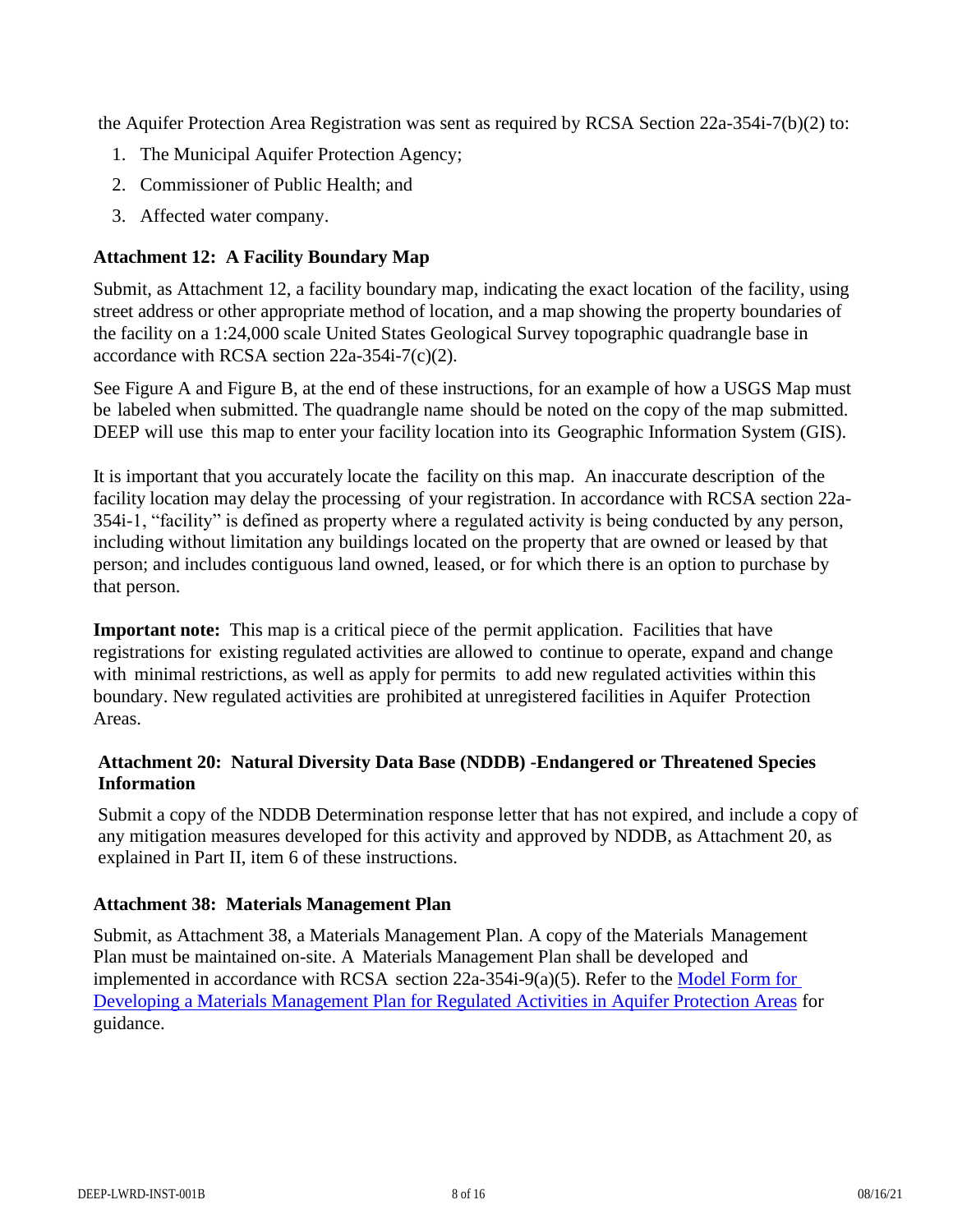#### **Attachment 39: Stormwater Management Plan and Aquifer Protection Supplement**

Submit, as Attachment 39, a Stormwater Management Plan which includes an Aquifer Protection Supplement required by RCSA section 22a-354i-8(c). A copy of the Stormwater Management Plan must be maintained on-site. A Stormwater Management Plan shall be implemented to assure that stormwater runoff generated by the subject regulated activity is managed in a manner so as to prevent pollution of ground water and shall comply with all of the Stormwater Management Plan requirements of the General Permit for the Discharge of Storm Water Associated with a Commercial Activity. Refer to the Instructions for Developing a Stormwater Management [Plan for Regulated](https://portal.ct.gov/-/media/DEEP/aquifer_protection/modelstormwatermgmtplandoc.doc?la=en) Activities in Aquifer [Protection](https://portal.ct.gov/-/media/DEEP/aquifer_protection/modelstormwatermgmtplandoc.doc?la=en) Areas and the Aquifer Protection Stormwater Management [Plan Supplement](https://portal.ct.gov/-/media/DEEP/aquifer_protection/apstormwatersupplementdoc.doc?la=en) Form for guidance.

#### **Attachment 43: Other Information, including additional signatures for Registrant Certification**

Submit, as Attachment 43, other information, including additional signatures for Registrant Certification.

#### **Attachment 44: Coastal Consistency Review Form**

Activities within the state's coastal area must be consistent with the Connecticut Coastal Management Act (CGS sections 22a-90 through 22a-112). You may be required to complete a *Coastal Consistency Review Form* (DEEP-APP-004) to demonstrate that the activity is consistent with the standards and policies of the Connecticut Coastal Management Act. Please refer to the instructions in Part II, item 5, to determine if this requirement pertains to you

# **Part V: Registrant Certification**

After the application has been completed it must be reviewed and signed by both the applicant and the individual(s) who actually prepared the permit application. By theirsignature, they certify that, to the best of their knowledge and belief, the information contained in the application, including all attachments, is true, accurate and complete.

The certification of the application package shall be signed as follows:

- 1. For an individual(s) or sole proprietorship: by the individual(s) or proprietor, respectively;
- 2. For a corporation: by a principal executive officer of at least the level of vice president;
- 3. For a limited liability company (LLC): a manager, if management of the LLC is vested in a manager(s) in accordance with the company's "Articles of Organization", or a member of the LLC if no authority is vested in a manager(s);
- 4. For a partnership: by a general partner;
- 5. For a municipal, state, or federal agency or department: by either a principal executive officer, a ranking elected official, or by other representatives of such applicant authorized by law.

An application will be considered incomplete unless all required signatures are provided.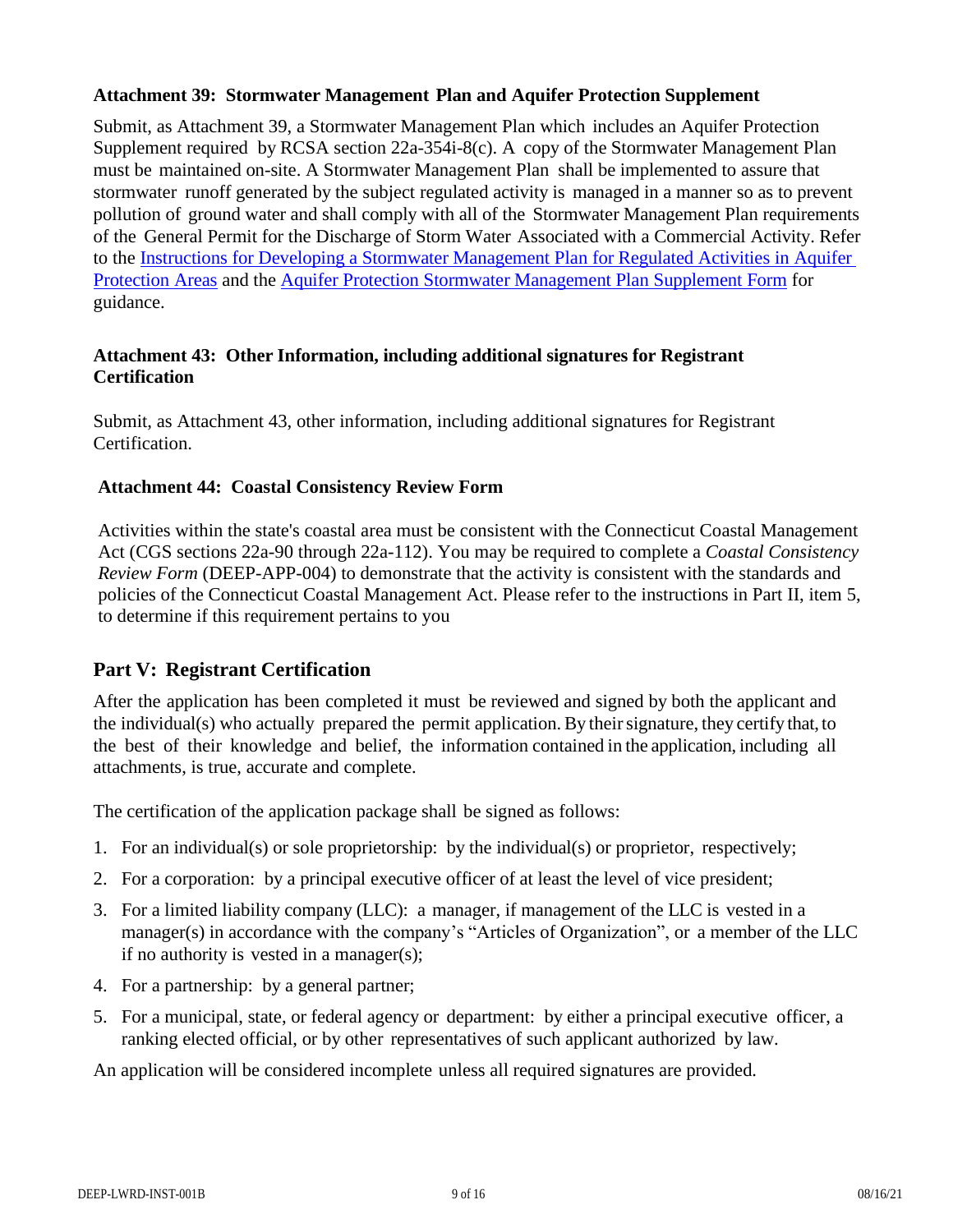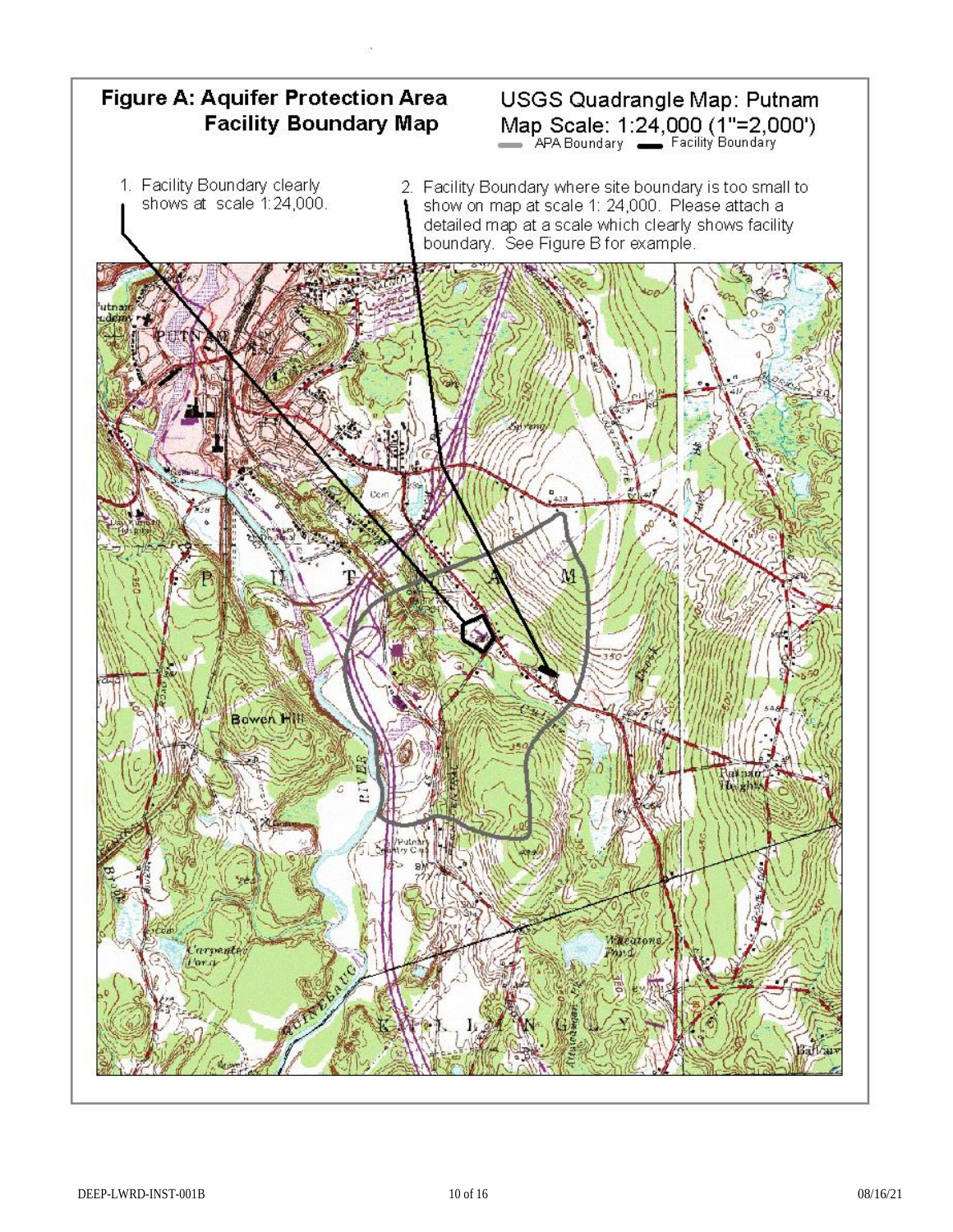# **Figure B: Aquifer Protection Area Detailed Facility Boundary Map** USGS Quadrangle Map: Putnam

Example of a detailed map at a scale which clearly shows facility boundary where site boundary is too small to show on map at scale 1: 24,000. In this example the scale chosen to show detail is 1: 6,000.

**Map Scale: 1:6,000 (1" = 500')**

- **APA Boundary**
- **\_\_\_\_ Facility Boundary**

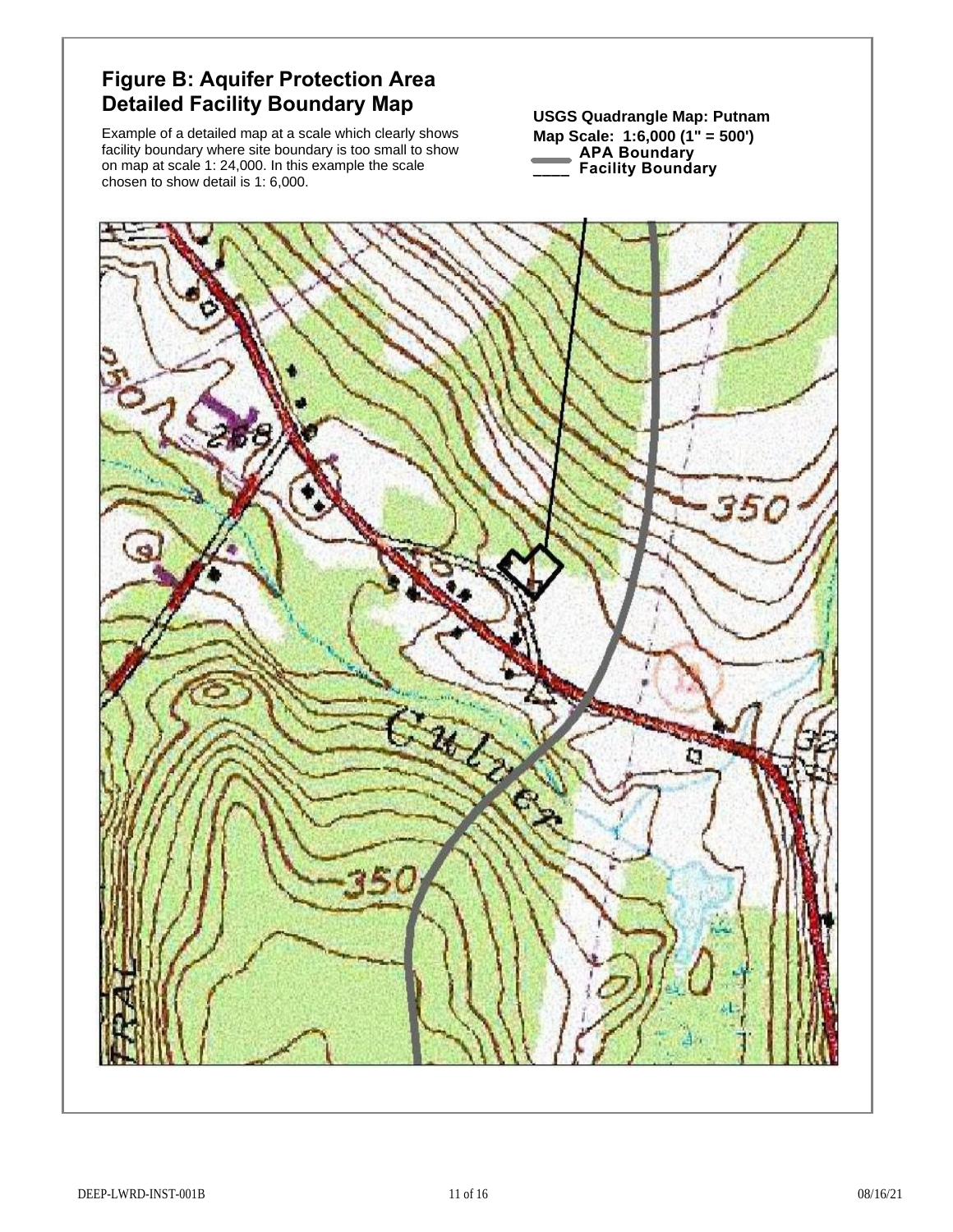#### **Appendix A: Regulations of Connecticut State Agencies Section22a-354i-1(34**) **Definition of a regulated activity**

- (34) "Regulated activity" means any of the following activities, which are located or conducted, wholly or partially, in an aquifer protection area, except as provided for in sections 22a-354i-5(c) and 22a-354i-6 of the Regulations of Connecticut State Agencies:
	- (A) underground storage or transmission of oil or petroleum, to the extent such activity is not pre-empted by federal law, or hazardous material, except for (i) an underground storage tank that contains number two (2) fuel oil and is located more than five hundred (500) feet from a public supply well subject to regulation under section 22a-354c or section 22a-354z of the Connecticut General Statutes, or (ii) underground electrical facilities such as transformers, breakers, or cables containing oil for cooling or insulation purposes which are owned and operated by a public service company,
	- (B) oil or petroleum dispensing for the purpose of retail, wholesale or fleet use,
	- (C) on-site storage of hazardous materials for the purpose of wholesale sale,
	- (D) repair or maintenance of vehicles or internal combustion engines of vehicles, involving the use, storage or disposal of hazardous materials, including solvents, lubricants, paints, brake fluids, transmission fluids or the generation of hazardous wastes,
	- (E) salvage operations of metal or vehicle parts,
	- (F) wastewater discharges to ground water other than domestic sewage and stormwater, except for discharges from the following that have received a permit issued by the Commissioner pursuant to section 22a-430 of the Connecticut General Statutes: (i) a pump and treat system for ground water remediation, (ii) a potable water treatment system, (iii) heat pump system, (iv) non-contact cooling water system, or (v) swimming pools,
	- (G) car or truck washing, unless all waste waters from such activity are lawfully disposed of through a connection to a publicly owned treatment works,
	- (H) production or refining of chemicals, including without limitation hazardous materials or asphalt,
	- (I) clothes or cloth cleaning service which involves the use, storage or disposal of hazardous materials including without limitation dry-cleaning solvents,
	- (J) industrial laundry service which involves the cleaning of clothes or cloth contaminated by hazardous material, unless all waste waters from such activity are lawfully disposed of through a connection to a publicly owned treatment works,
	- (K) generation of electrical power by means of fossil fuels, except for (i) generation of electrical power by an emergency engine as defined by section 22a-174-22(a)(3) of the Regulations of Connecticut State Agencies, or (ii) generation of electrical power by means of natural gas or propane,
	- (L) production of electronic boards, electrical components, or other electrical equipment involving the use, storage or disposal of any hazardous material or involving metal plating, degreasing of parts or equipment, or etching operations,
	- (M) embalming or crematory services which involve the use, storage or disposal of hazardous material, unless all waste waters from such activity are lawfully disposed of through a connection to a publicly owned treatment works,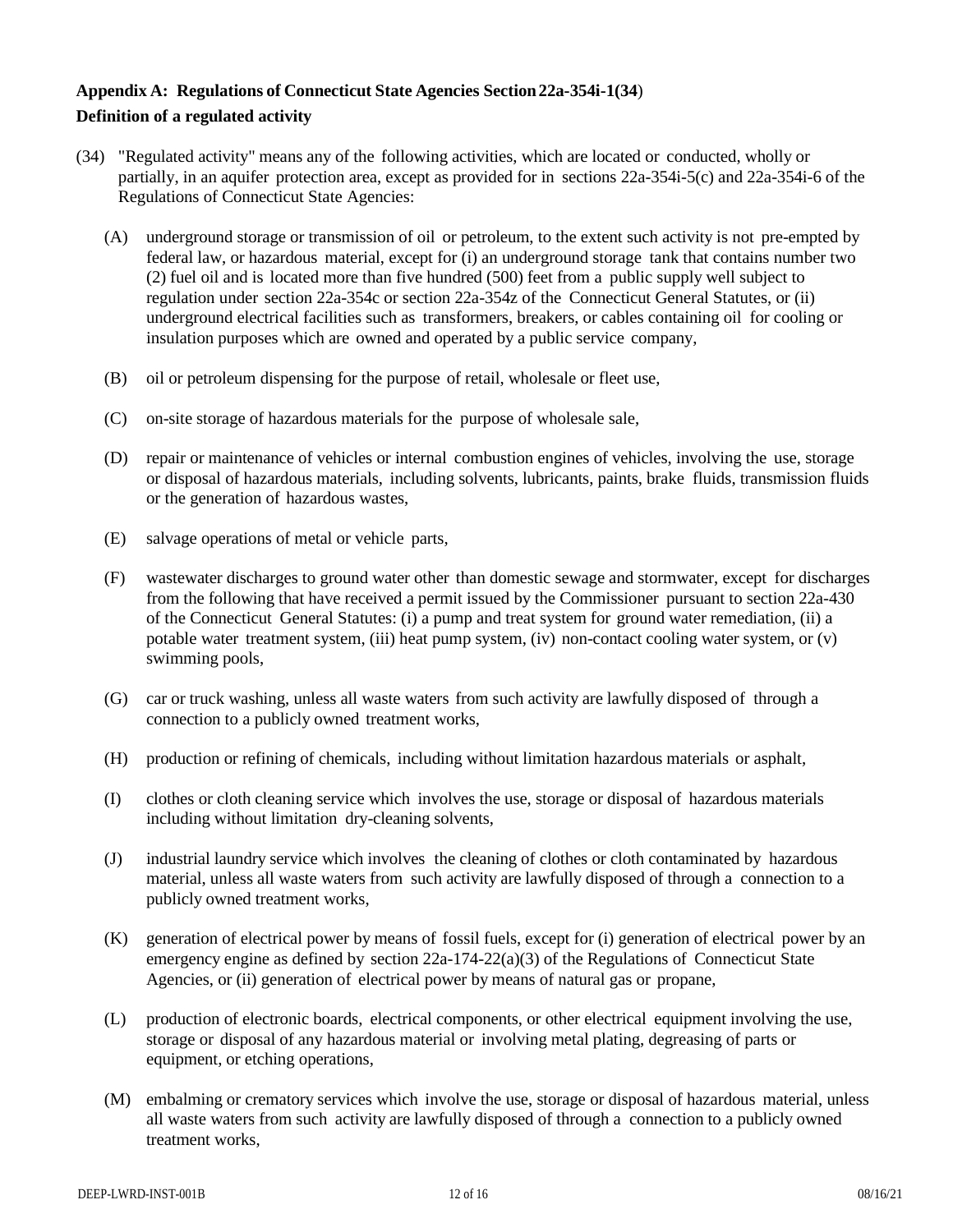- (N) furniture stripping operations which involve the use, storage or disposal of hazardous materials,
- (O) furniture finishing operations which involve the use, storage or disposal of hazardous materials, unless all waste waters from such activity are lawfully disposed of through a connection to a publicly owned treatment works,
- (P) storage, treatment or disposal of hazardous waste subject to a permit under sections 22a- 449(c)-100 to 22a-449(c)-110, inclusive, of the Regulations of Connecticut State Agencies,
- (Q) biological or chemical testing, analysis or research which involves the use, storage or disposal of hazardous material, unless all waste waters from such activity are lawfully disposed of through a connection to a publicly owned treatment works, and provided that on-site testing of a public supply well by a public water utility is not a regulated activity,
- (R) pest control services which involve storage, mixing or loading of pesticides or other hazardous materials,
- (S) photographic finishing which involves the use, storage or disposal of hazardous materials, unless all waste water from such activity are lawfully disposed of through a connection to a publicly owned treatment works,
- (T) production or fabrication of metal products which involves the use, storage or disposal of hazardous materials including (i) metal cleaning or degreasing with industrial solvents, (ii) metal plating, or (iii) metal etching,
- (U) printing, plate making, lithography, photoengraving, or gravure, which involves the use, storage or disposal of hazardous materials,
- (V) accumulation or storage of waste oil, anti- freeze or spent lead-acid batteries which are subject to a general permit issued under sections 22a-208(i) and 22a-454(e)(1) of the Connecticut General Statutes,
- (W) production of rubber, resin cements, elastomers or plastic, which involves the use, storage or disposal of hazardous materials,
- (X) storage of de-icing chemicals, unless such storage takes place within a weather-tight water- proof structure for the purpose of retail sale or for the purpose of de-icing parking areas or access roads to parking areas,
- (Y) accumulation, storage, handling, recycling, disposal, reduction, processing, burning, transfer or composting of solid waste which is subject to a permit issued by the Commissioner pursuant to sections 22a-207b, 22a-208a, and 22a-208c of the Connecticut General Statutes, except for a potable water treatment sludge disposal area,
- (Z) dying, coating or printing of textiles, or tanning or finishing of leather, which activity involves the use, storage or disposal of hazardous materials,
- (AA) production of wood veneer, plywood, reconstituted wood or pressure-treated wood, which involves the use, storage or disposal of hazardous material, W) production of rubber, resin cements, elastomers or plastic, which involves the use, storage or disposal of hazardous materials,
- (BB) pulp production processes that involve bleaching.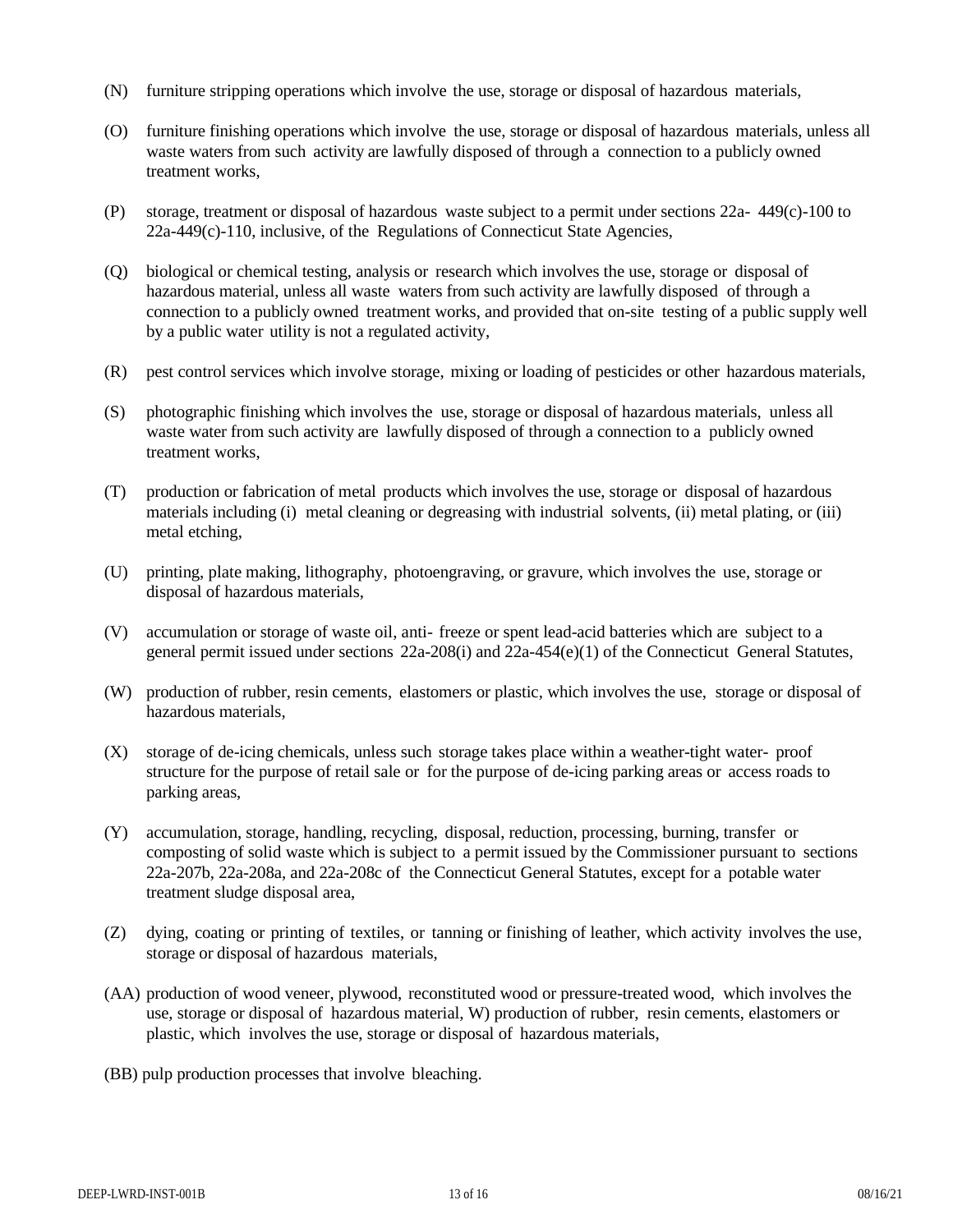#### **Appendix A (continued): Regulations of Connecticut State Agencies Section22a-354i-5(c)**

- (c) The following are **not** regulated activities:
	- (1) Any activity conducted at a residence without compensation;
	- (2) any activity involving the use or storage of no more than two and one-half (2.5) gallons of each type of hazardous material on-site at any one time, provided the total of all hazardous materials on-site does not exceed fifty-five (55) gallons at any one time;
	- (3) any agricultural activity regulated pursuant to section 22a-354m(d) of the Connecticut General Statutes;
	- (4) any activity provided all the following conditions are satisfied:
		- (A) such activity takes place solely within an enclosed building in an area with an impermeable floor,
		- (B) such activity involves no more than 10% of the floor area in the building where the activity takes place,
		- (C) any hazardous material used in connection with such activity is stored in such building at all times,
		- (D) all waste waters generated by such activity are lawfully disposed through a connection to a publicly owned treatment works, and
		- (E) such activity does not involve (i) repair or maintenance of internal combustion engines, including without limitation, vehicles, or equipment associated with such vehicles, (ii) underground storage of any hazardous material, or (iii) above ground storage of more than one hundred and ten (110) gallons of hazardous materials;
	- (5) any activity solely involving the use of lubricating oil provided all the following conditions are satisfied:
		- (A) such activity does not involve cleaning of metals with chlorinated solvents at the facility,
		- (B) such activity takes place solely within an enclosed building in an area with an impermeable floor,
		- (C) any hazardous material used in connection with such activity is stored in such building at all times, and
		- (D) such activity does not involve (i) repair or maintenance of internal combustion engines, including without limitation, vehicles, or equipment associated with such vehicles, (ii) underground storage of any hazardous material, or (iii) above ground storage of more than 110 gallons of such lubricating oil and associated hazardous waste; and
- (6) any activity involving the dispensing of oil or petroleum from an above-ground storage tank or tanks with an aggregate volume of 2000 gallons or less provided all the following conditions are satisfied:
	- (A) such dispensing activity takes place solely on a paved surface which is covered by a roof,
	- (B) the above-ground storage tank (or tanks) is a double-walled tank with overfill alarms, and
	- (C) all associated piping is either above ground, or has secondary containment.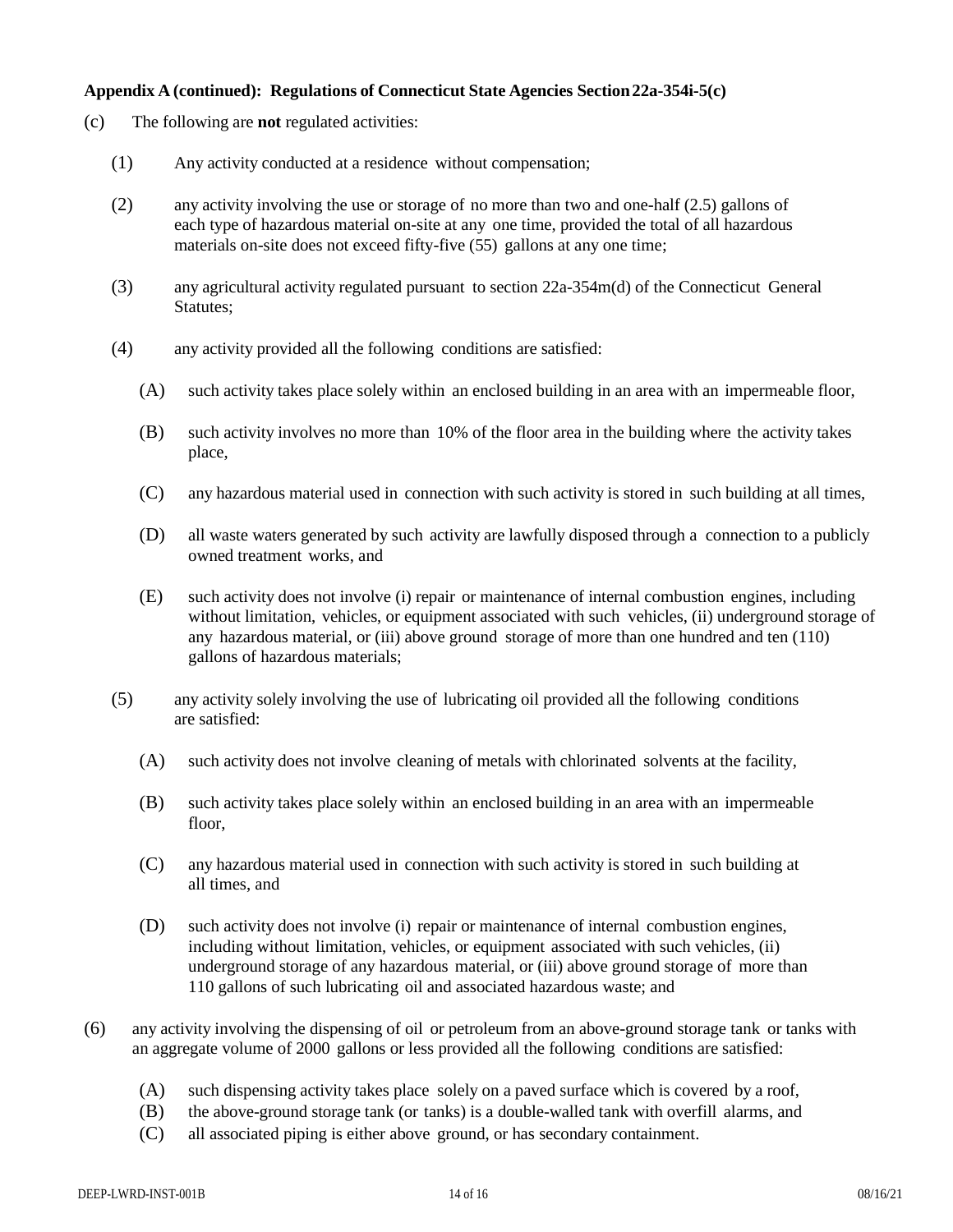#### **Appendix B: Regulations of Connecticut State Agencies Section 22a-354i-9(a)**

#### **Best Management Practices(BMPs) for Regulated Activities**

(a) Every regulated activity shall be conducted in accordance with the following:

- (1) Hazardous materials may be stored above ground within an aquifer protection area only in accordance with the following conditions:
	- (A) hazardous material shall be stored in a building or under a roof that minimizes storm water entry to the hazardous material storage area, except that a roof is not required for a bulk storage facility as defined in section 22a-354i-1(6) of the Regulations of Connecticut State Agencies,
	- (B) floors within a building or under a roof where hazardous material may be stored shall be constructed or treated to protect the surface of the floor from deterioration due to spillage of any such material,
	- (C) a structure which may be used for storage or transfer of hazardous material shall be protected from storm water run-on, and ground water intrusion,
	- (D) hazardous material shall be stored within an impermeable containment area which is capable of containing at least the volume of the largest container of such hazardous material present in such area, or 10% of the total volume of all such containers in such area, whichever is larger, without overflow of released hazardous material from the containment area,
	- (E) hazardous material shall not be stored with other hazardous materials that are incompatible and may create a hazard of fire, explosion or generation of toxic substances,
	- (F) hazardous material shall be stored only in a container that has been certified by a state or federal agency or the American Society of Testing Materials as suitable for the transport or storage of such material,
	- (G) hazardous material shall be stored only in an area that is secured against un- authorized entry by the public, and
	- (H) the requirements of this subdivision are intended to supplement, and not to supersede, any other applicable requirements of federal, state, or local law, including applicable requirements of the Resource Conservation and Recovery Act of 1976, as amended;
- (2) no person shall increase the number of underground storage tanks used to store hazardous materials;
- (3) an underground storage tank used to store hazardous materials shall not be replaced with a larger tank unless (A) there is no more than a 25% increase in volume of the larger replacement tank, and (B) the larger replacement tank is a double-walled tank with co-axial piping, both meeting new installation component standards pursuant to 22a-449(d)- 1(e) and 22a-449(d)-102 of the Regulations of Connecticut State Agencies, and with interstitial monitoring;
- (4) no person shall use, maintain or install floor drains, dry wells or other infiltration devices or appurtenances which allow the release of waste waters to the ground, unless such release is permitted by the Commissioner in accordance with sections 22a-430 or 22a-430b of the Connecticut General Statutes; and
- (5) a materials management plan shall be developed and implemented in accordance with the